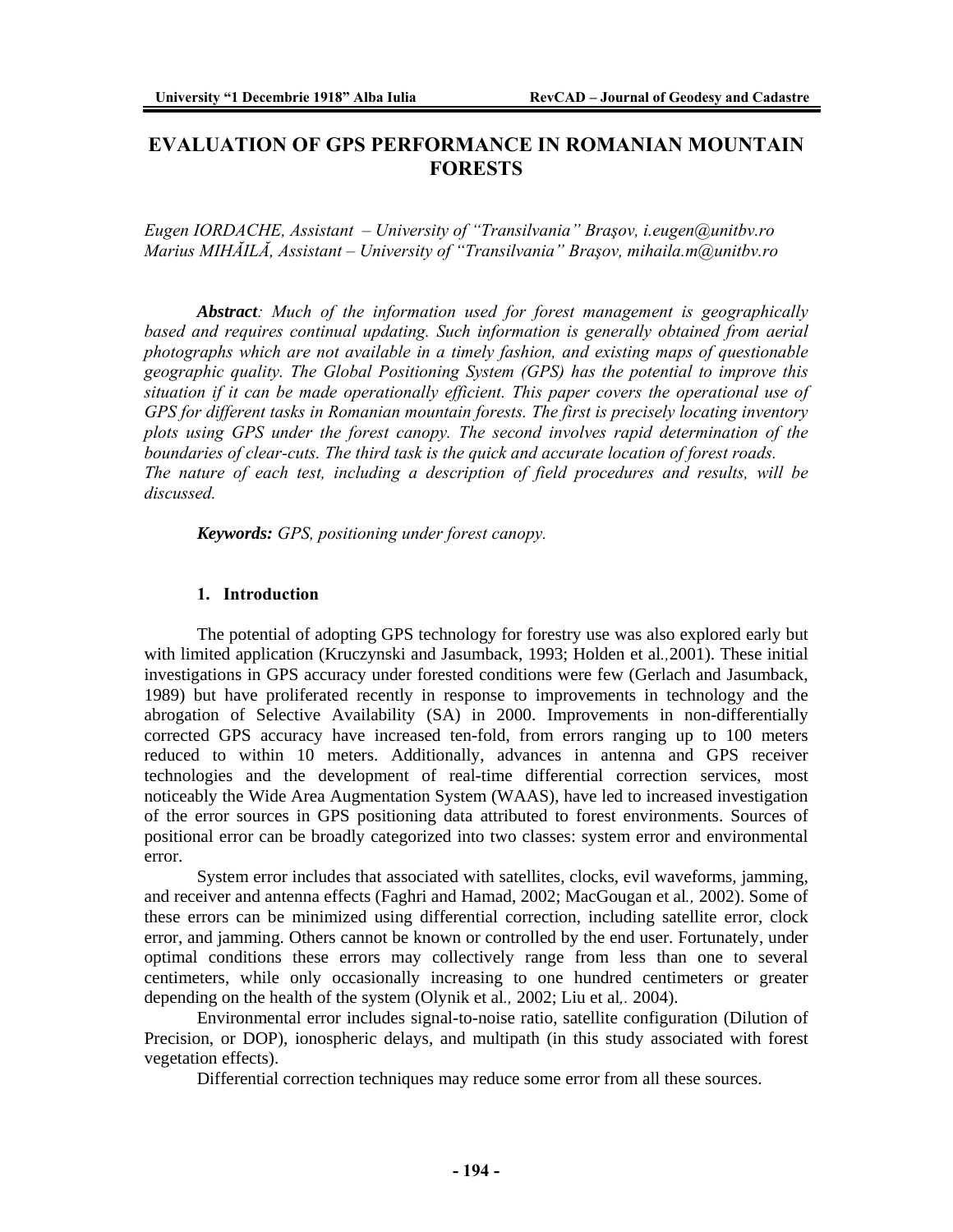However, since the majority of receiver error realized originates from environmental sources, most notably from multipath effects, there is a decreasing return of how well accuracy can be improved by these techniques. Errors associated with signal-to-noise ratio and satellite configuration can be monitored and measured to some extent through internal controls of GPS receivers and proper mission planning of collection periods. Ionospheric delays exhibit large diurnal, monthly, and solar cycle variations and have become an area of increased interest (Van Dierendonck, 1999; Kunches and Klobuchar, 2001) . Many new ionospheric correction models have been developed to improve differential techniques by more directly correlating space/weather measurements to changes in ground reference station observations (Coster and Doherty, 2004).

Multipath is caused by the reflection of satellite signals from nearby objects, including ground and water surfaces, buildings, topography, vegetation and other sources (Ge et al*.,*  2000). In this study, multipath was primarily caused by vegetative obstructions, from both mid-and upper canopy tree cover.

Forest vegetation effects are the specific components of multipath (the reflection of satellite signals delaying arrival of signals to a receiver) that account for the majority of error in GPS applications in forestry, and can be broadly categorized into the following: canopy closure (%), stand density (stems/ha), stand basal area (m2/ha), stand height (m), species, stand age, and season. Other factors influencing GPS accuracy, including DOP (horizontal, positional and others), Signal-to-Noise Ratio (SNR), ionospheric interference, and receiver error, have been researched to a lesser extent in natural resource applications, and developing technologies are reducing some of these errors within the receivers themselves (Xu, 2003; FAA, 2004).

Not unexpectedly, there exists a great disparity between the rate at which GPS technologies are developed and the assessment of their application in real-world conditions. Therefore, the continual evaluation of GPS accuracy in forestry applications, and the development of new methods to mitigate the aforementioned sources of error and improve its overall value, will be necessary to fully realize the potential of this rapidly changing technology.

The objectives of this study are*:* precisely locating inventory plots using GPS under the forest canopy, rapid determination of the boundaries of clear-cuts, quick and accurate location of forest roads.

### **2. Materials and methods**

The territory used for this experiment is a part of Sacele Forest, the research forest of ICAS Brasov. For this territory we have a set of 1: 10000 scaled aerial photographs taken in and a forest map of the area This territory has also been digitized and is integrated into a GIS. For these tests, we chose a clear-cut that has less then 1 ha area. This is a recent cut that facilitates its exact location and boundary on both the photograph and terrain. For the test of road position, we chose a relatively straight line. A part of the road was positioned twice using the GPS. For this section we had coordinates of a road intersection which facilitates the assessment of the GPS location. Finally, for the sample plot location we measured the distance and the magnetic direction from a visible point on the photo to the intended location. The coordinates of the visible point were also known.

The first part of this project is the mapping of the clear-cut area. To analyze the area and its location, we estimated the area using three different methods. First, we used the conventional method of aerial photographs rectified with a sketch master and we estimated the size of the cut area using a planimeter and a dot grid. The second method used was to scan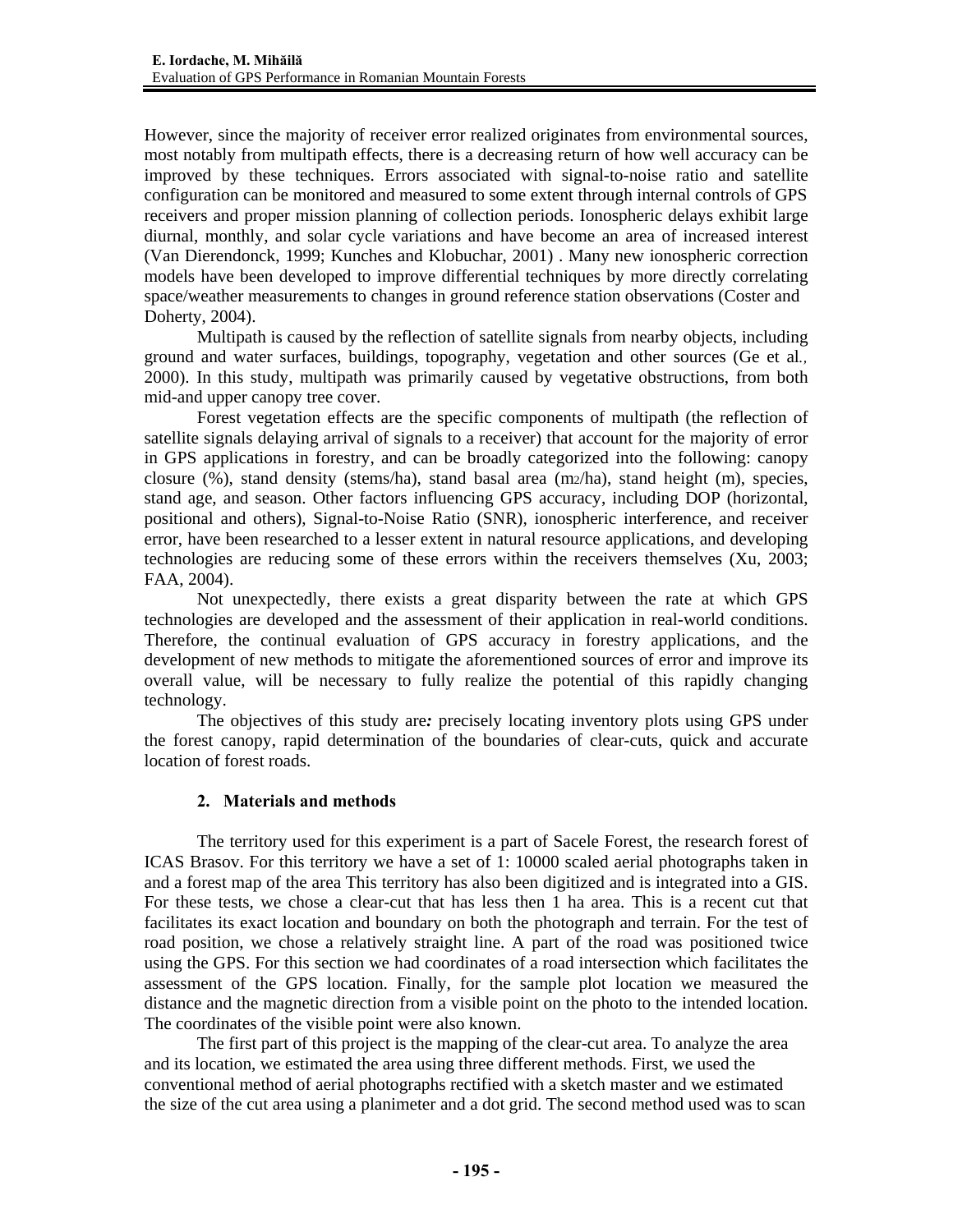the aerial photographs, rectify them with a digital stereo rectifier, integrate the result into a GIS, and screen-digitize the clear-cut to estimate its area.

The final method was to use the GPS in kinematic (continuous) mode. That is, the GPS receiver was turned on and walked around the edge of the clear-cut continuously recording locations.

The second part is to analyze the locations of the clear-cut, the roads and the sample plot. For the clear-cut and the road we overlaid the GPS points on a rectified image of the scanned photographs. For the sample plot, we compared the two GPS observations, below and above the canopy, at the location measured in the field with a distance and magnetic bearing from a visible point on the photo.

There are many ways in which one can make GPS observations. One can observe based on absolute or differential positioning, kinematically or statically, and/or one can make phased or coded observations. These methods have different restrictions and requirements.

We want to present here only those factors that influence the choice of the method ultimately selected for use. In general, phased scaling observations are more accurate than coded observations, but also tend to be more restrictive. In fact, to make phased scaling observations, in order to fix the phase ambiguity, the required observation time at each station is longer than for a coded observation. With phased observations, it is important to eliminate obstacles that can cause signal interruption (cycle-slip).

For the problem of being below the forest canopy, we used a lightweight telescoping pole. This pole can be extended from 1.5 m to 10 m and its weight is only approximately 3 kg.

The GPS equipment that we used was:

- 1 Trimble Pathfinder Pro (base station)
- -1 Trimble Pathfinder Basic (rover station)
- -1 Trimble code microstrip antenna

-1 lightweight telescoping pole (1.5 - 10 meters).

The observation method used was differential positioning.

This necessitated two stations, one fixed at a point whose exact position was known in the geodetic system, and one movable, that we used for the observations in the clear-cut, road, and sample plot locations.

For the estimation of the area of the clear-cut, we used the pole at its lowest elevation (1.5 m) and observed one position per second kinematically. For the location of the sample plot, we extended the pole to its highest length (10 m) which put the antenna (approximately) over the forest canopy. We then made 30 observations, 1 per second at this location.

#### **3. Results and discussion**

Preliminary results are presented for each part of this project in this order: clear-cut area estimation, location of the clear-cut, road, and sample plot.

Five measurements of the area were taken using a dot grid on the map of the clear-cut area and averaged . The mean area estimation is 0.82ha(Table 1). The range of this estimation is from 0.80 to 0.89ha. In the kinematic GPS measurement, the clear-cut boundary was delineated by the path of the operator who walked around the cut area. In general, we did not have a problem to identify the boundary of the clear-cut except in one place where there were some cut residues.

This problem, however, did not appear-to influence the estimation of the cut area.

The first method using the sketch master and dot grid to estimate the area of one clear cut was demonstrated to have low accuracy. First, the use of the sketch master presented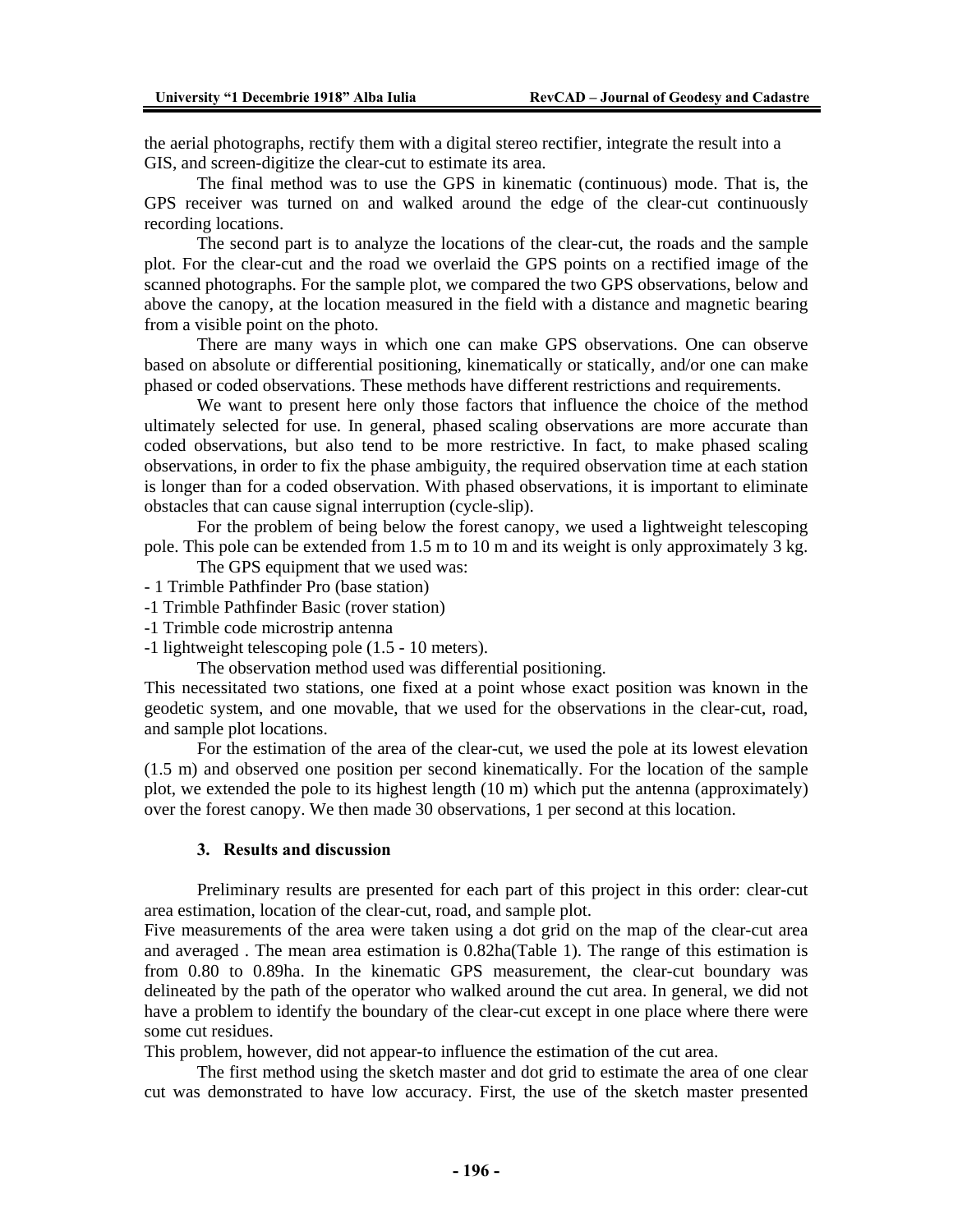difficulties because the eastern part of the territory had an ascending slope. It was difficult to match the roads on both the paper map and the photograph.

| Method            | Area Estimate(ha) |
|-------------------|-------------------|
| Dot grid          | $+$ 1 ha          |
| Screen-digitizing | $0.82(0.80-0.89)$ |
| GPS (Kinematic)   | 0.855             |

Table 1. Comparison of clear-cut area estimates using three different techniques

Secondly, the estimation of the area of the clear-cut was made with a dot grid sheet and a planimeter for which it was difficult to read the exact position of the lines on the instrument. This same problem also appeared with the dot grid. Sometimes the position of the dot grid showed 4 points in the cut area. The second time it showed 7 points. Although the final estimate of the area is the mean of the observations, this demonstrated that for a small area, these two methods were not accurate.

In the second method, the principal advantage of using scanned aerial photography is the ability to use a numeric rectifier. After the image rectification, we were able to precisely identify the boundaries of a clear-cut area. This determination appears to be primarily influenced by the computer screen resolution and by the uncertainty of the boundary of the clear-cut area in various regions. However, this technique was more accurate then the conventional method because photo rectification performed using a digital rectifier is more precise then than that produced using a sketch master. Furthermore, the line width obtained from the digital rectifier was less than the line width on the paper map (which was approximately 10 m in this study). However, to be able to use the second method, aerial photographs still are required which means the problem of delays still exists. GPS observations can eliminate this problem. After the forest harvesting operation, it is possible to go to the field and simply walk along the cut area boundary holding a GPS receiver. The results (Table 1), demonstrate the efficiency and accuracy of using this method to determine the area of a cut block without delays. Note that these are preliminary results, but it is believed that improved image rectification and data analysis will provide a difference of less then 3,5%.

The small difference observed between the two "new" methods (GPS and rectified image), and the case with which observations were recorded in the field, shows that the GPS technique can be used operationally. In addition, the GPS observations for the cut area are shade independent with the boundaries being easier to define in the field.

The overlay of the scanned and rectified aerial photograph with the GPS observations recorded in the field allowed us to determine visually that the clear-cut location "fits" at one end of the cut fairly well, but that it is "shifted" somewhat at the other end. The difference between the GPS and the image locations varied from 0 m to 5 m. However, the differences are generally in the same direction. Thus if we move the clear-cut as mapped by the GPS observations, overlay it with the cut area on the map, it fits extremely well. The same difference was apparent for the road location; in general, the difference between a GPS location and the rectified image was from 0 to 5 meters. Where the road was close to the control points the difference was small (0,5-1m) and fairly constant. However where the road was further from the control points, the difference increased, also in a consistent fashion.

The largest difference appeared where the road was farthest from the rectified points and also where the slope of the territory increased.

For the location of the sample plot, we obtained a difference of a few meters. However, the difficulty of finding on the photo the "starting point" on the ground influenced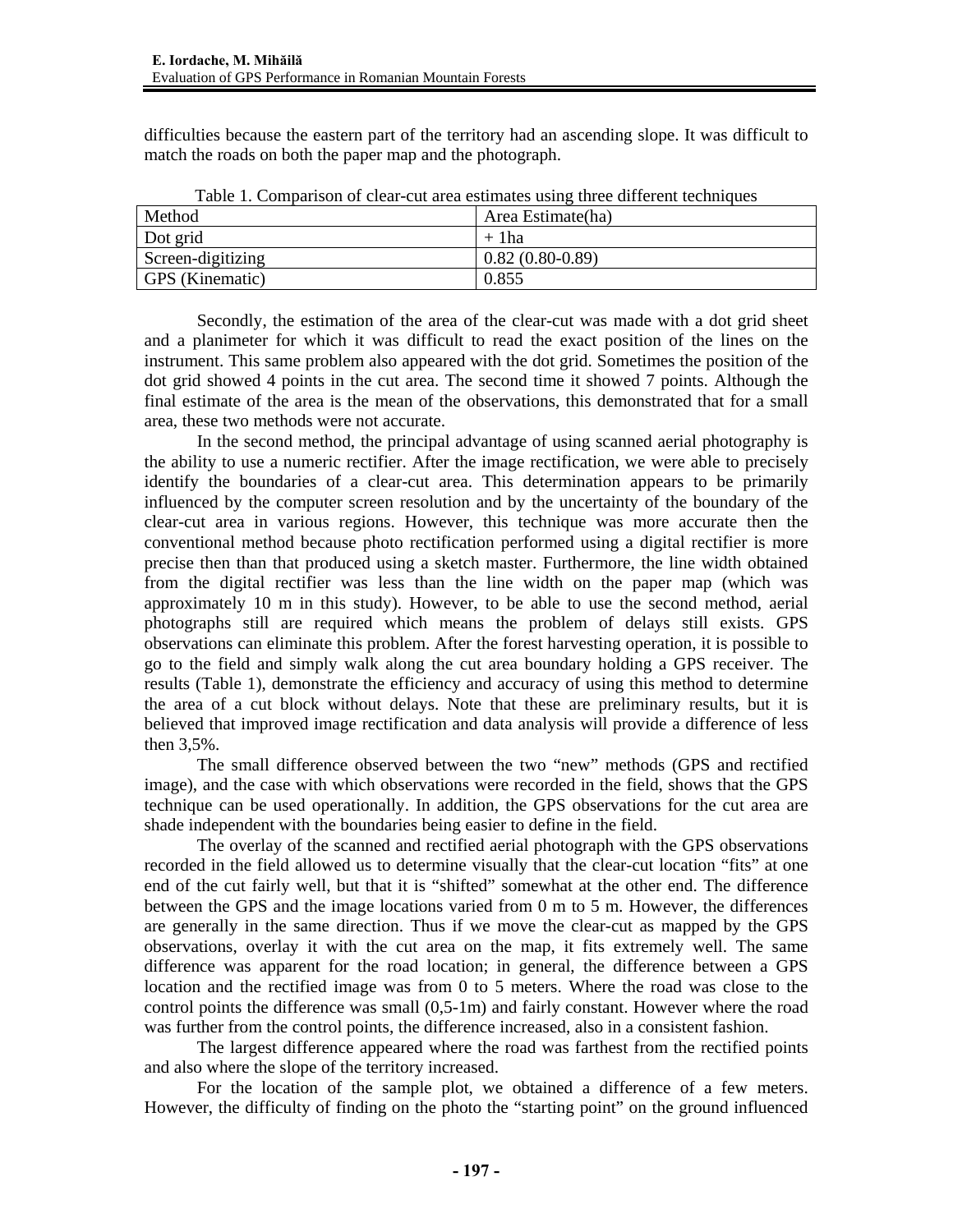the interpretation of the sample plot position on the photo. Nonetheless, using kinematic observations we found an accuracy of approximately 5 m. Because this information was collected with the antenna mounted on top of the telescoping pole, it is reasonable to think that we have this accuracy in the position of the sample plot despite the difficulty in exact photographic location.

The observation under the forest canopy gave a positioning difference of 95 m. because the density of the forest stand was high and the observing time short 1 minute.

The location of the clear-cut and the road was done in a kinematic mode. This method will have increased inaccuracy compared to that obtained using observations obtained in static mode. For each GPS point, the theoretic error variation is from 1 to 5 m. On the other hand, the difference between the location of the clear-cut is within 1 m at one end and within 5 m in a constant direction at the other. A slight change in the GPS observations and/or image can produce a negligible difference between the two locations. The same thing appears true for the road location. A verification made in the triangular network used for the rectification shows that the differences are bigger where the number of triangles is less and where the topographic slope increases. For the sample plot location, the use of the telescoping pole does not limit the ability to collect forest observations and eliminate the problem of being under the forest canopy.

When the GPS cut area boundaries are compared to the rectified image, the differences are principally in the boundary position rather than the shape.

In fact, if the boundaries from the GPS observations are compared to the screen-digitized boundaries from the image, it is found that greater differences arise from the human interpretation of the cut area. This is probably because when the operator digitizes the cut area, his decision is influenced by the shading of the trees on the clear-cut and the isolated trees or fuzzy boundaries between the cut area and uncut adjacency forest stand. Also, with the on-screen digitizing method, the cut area and the road locations are less accurate because the cursor is sometimes difficult to see over the scanned image. This appears to explain the most important difference in the comparison of the shapes of the two cut area boundaries. The same situation appeared in the road location. With regard to these problems, it is felt that the estimation of the clear-cut and road positions is more accurate if they are determined in the field. If the GPS observations are precise, the estimation of the clear-cut and road positions will be more accurate.

#### **4. Conclusions**

This is not an exhaustive study to determine the accuracy of the position of forest territory elements with the GPS equipment.

The use of a scanned photograph and digital rectifier improves the conventional method of determining areas and locations in terms of both time and accuracy. Rectified image accuracy depends upon the number of control points, the accuracy of their coordinates, and the slope of the territory. In the future the production of digital maps will probably decrease these problems and it will make it easy to rectify an image with a suitable network of ground-control points. To eliminate the problems of the delay in obtaining aerial photographs, GPS observations can be used. Independently of whether a site is under, over, or beside a forest canopy, the location can be observed with a lightweight telescoping pole and with compact GPS equipment. The time required to observe the contour of a clear-cut area took us 10 minutes for 0.82ha but this time can vary depending upon the amount of clear-cut residues remaining on the ground. This operation could be done in winter, to decrease the time required to make GPS observation.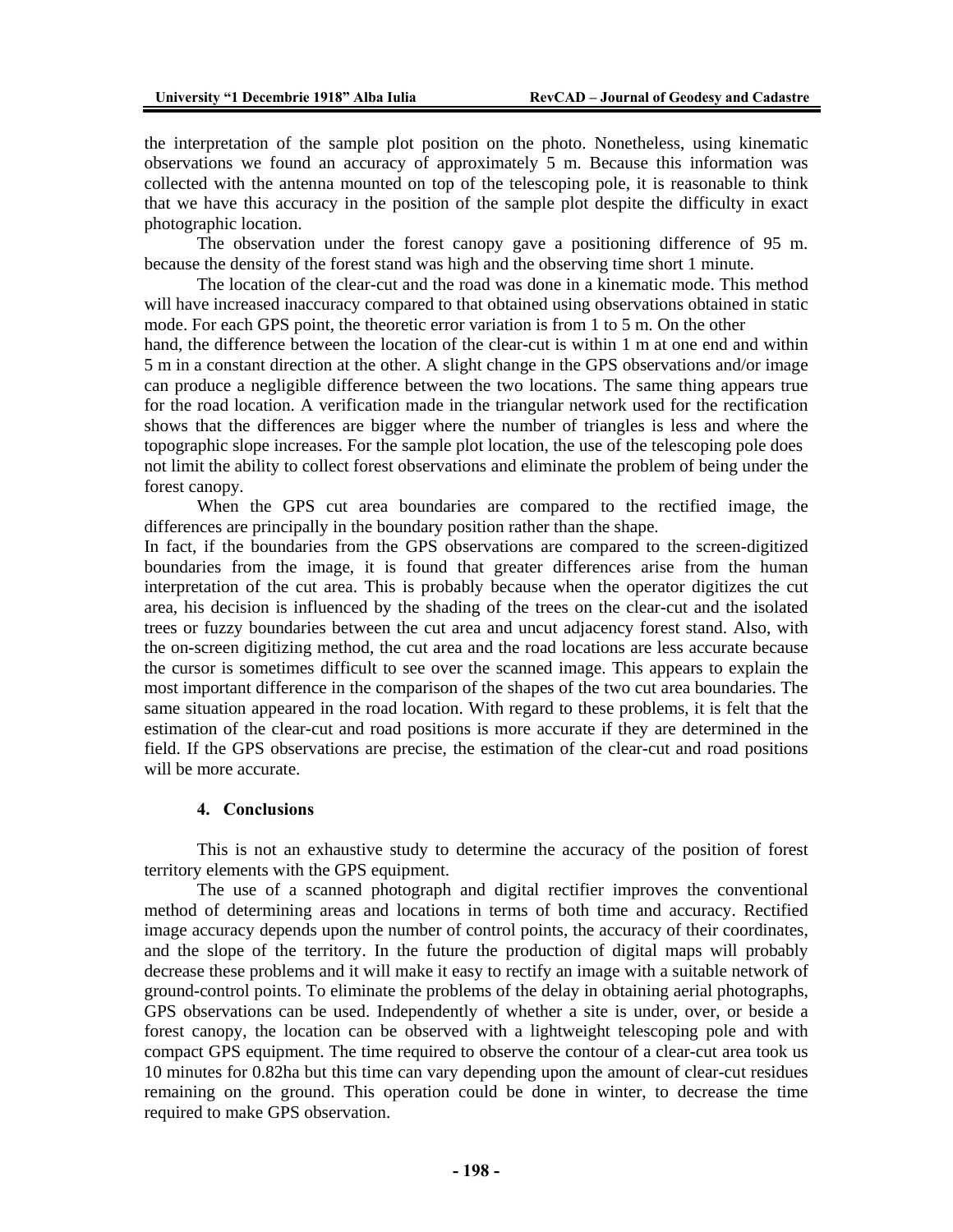The preliminary results demonstrate that the USC of GPS to locate clear-cut areas, roads and samples plots can improve the accuracy of the location and can aid the update of forest information. The simplicity of linking GPS observations with a GIS will also increase the interest in that technology.

GPS receivers are frequently useful to forest management activities related with locating or mapping boundaries as monitoring harvesting machinery (McDonald et al, 2002), topography and cadastral forest surveys (Yoshimura et al., 2002), forest inventory, resources and special management areas (Wing and Kellogg, 2004), forest area and perimeter estimations (Tachiki et al., 2005) and GIS forest applications (Wing and Bettinger, 2003). Against a handheld digital range finders and digital total station GPS receivers are quicker and easier to digitally capture a target point; however a handheld digital range finders is cheaper and a digital total station is more accuracy and precise that a GPS receiver (Wing and Kellogg, 2004). Its principal problem is GPS receivers require satellite signal that is often unachievable under forest canopy. It is known that the positioning precision and accuracy under forest canopy are markedly lower than in areas with unobstructed sky conditions because trees attenuate or brake GPS signals.

The precision and accuracy in GPS positioning can be expressed as a percent of the data is better than the specification. The more common terms used in previous works to estimate GPS accuracy and precision are Circular Error Probable (CEP), Root Mean Square error (RMS) and Distance Root Mean Square error (DRMS). Sawaguchi et al. (2003) define CEP as the value witch a half of the data points fall within a circle of this radius centered on truth and a half lie outside this circle and use CEP to estimate GPS positioning a different forest type, antenna height, and season, and to clarify the relationship between sampling number and the convergence of positioning precision.

RMS value mean that approximately 68% of the data points occur within this distance of truth.Yoshimura and Hasegawa (2003) use RMS testing on horizontal and vertical positional errors of GPS positioning at different points in forested areas. DRMS should be expressed clearly whether the accuracy value refers only to horizontal or to both horizontal and vertical and indicates that approximately 95% of the data points occur with this distance of truth It is the method proposed to calculate accuracy in the Standard Positioning Service (SPS) (Kaplan, 1996). Dana (1997) defines 2DRMS as Estimated Positional Error (EPE) and is used to compare differences between GPS receiver under forest canopies (Karsky et al., 2000).

There are techniques as differential global positioning system (DGPS) that improve precision and accuracy under tree canopies. Hasegawa and Yoshimura (2003) achieved a mean error of a 1 to 30-min observation varied between 0.029-0.226 m (without closed tree canopies) and it was 0.415-0.894 m (with closed tree canopies), using Dual-frequency GPS receivers by carrier phase DGPS static surveying. Sawaguchi et al. (2003) using DGPS got mean CEP95= 2.80 m for deciduous broadleaved trees and 4.99 m for conifers. Additionally they demonstrated that positioning precision was not noticeably improved if the sampling number was around ten. So DGPS improve GPS positioning in precision, accuracy and efficiency because the observation time is shorter (Næsset et al, 2001; Næsset and Jonmeister, 2002).

## **5. References**

*1. Dana, P.H., 1999, Global Positioning System (GPS) time dissemination for Real-Time Applications, Real-Time Systems, 12, 9-40.*